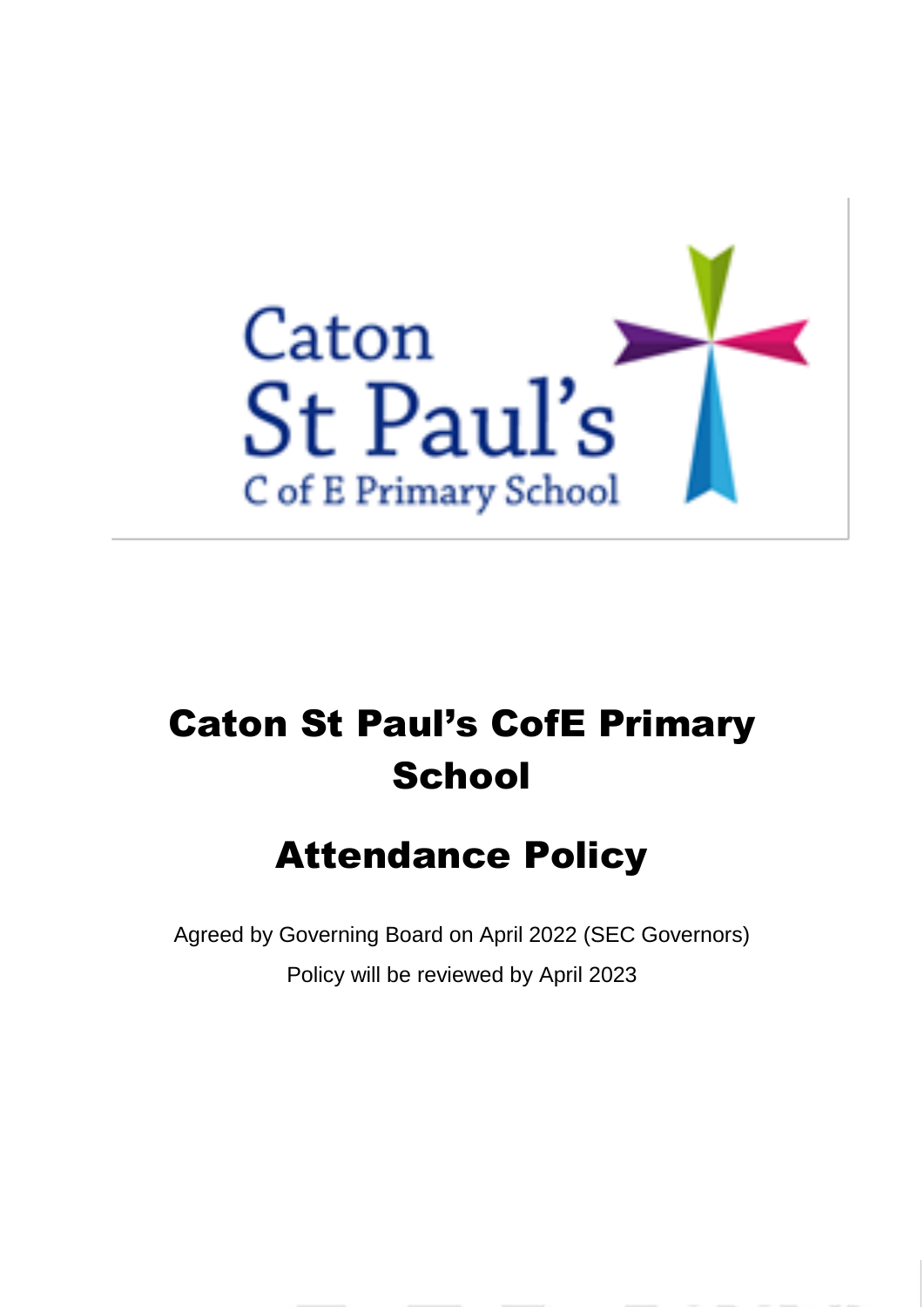## **Contents**

**[1 Introduction](#page-2-0)**

## **[2 Responsibilities and roles](#page-2-1)**

- [2.1 Families](#page-2-2)
- [2.2 School](#page-2-3)
- [2.3 Lancashire County Council](#page-4-0)

## **[3 Types of absence](#page-4-1)**

- [3.1 Authorised absences](#page-4-2)
- [3.2 Unauthorised absences](#page-4-3)
- [3.3 Persistent Absence \(PA\)](#page-5-0)
- [3.4 Leave during term time](#page-5-1)
- [3.5 Religious absence](#page-6-0)
- [3.6 Participation in sporting events](#page-6-1)
- [3.7 Participation in performances](#page-7-0)

## **[4 Registration](#page-7-1)**

- [4.1 Attendance registration](#page-7-2)
- [4.2 Late arrival](#page-7-3)
- [4.3 Punctuality](#page-7-4)

## **[5 School attendance procedures](#page-8-0)**

- [5.1 First day of absence](#page-8-1)
- [5.2 Attendance concerns](#page-8-2)
- [5.3 Pupils with medical needs who have difficulty attending school](#page-8-3)
- [5.4 Pupils refusing to attend school](#page-9-0)

## **[6 Alternative provision and use of directions](#page-9-1)**

## **[7 Notifications school must submit to the local authority](#page-9-2)**

- [7.1 Admissions](#page-9-3)
- [7.2 Leavers](#page-9-4)
- [7.3 Pupils who fail to attend](#page-10-0)
- [7.4 Children missing education](#page-10-1)

## **[Appendix: School attendance and the law](#page-11-0)**

[Parents and carers](#page-11-1)

**[Schools](#page-12-0)**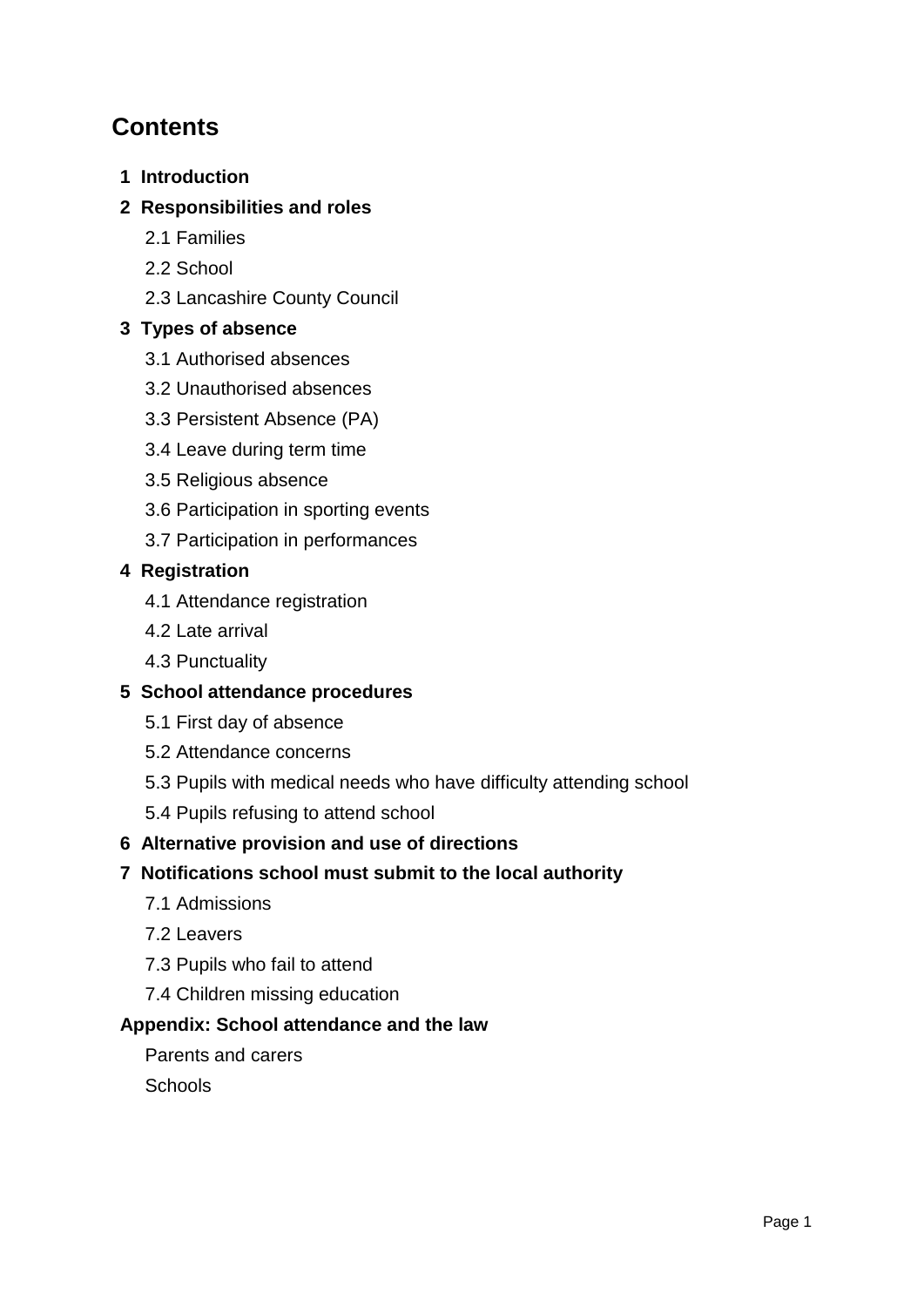## <span id="page-2-0"></span>**1 Introduction**

Our school vision, 'One family, belonging, believing and learning together' is at the heart of the decisions we make as a school. Our Bible verse, "So in Christ we though many, form one body, and each member belongs, to all the others" reminds us that we have a responsibility to work together for the good of all at Caton St Paul's Church of England Primary School.

We aim for an environment which enables and encourages all pupils to achieve their potential and aspire to excellence.

For our children to gain the greatest benefit from their education it is vital that they attend regularly and every child should be at school, on time, every day the school is open unless they have an unavoidable reason to be absent. Any absence affects the pattern of a child's schooling and regular absence will seriously affect their learning.

Absence or late arrival also disrupts teaching routines and so may affect the learning of others in the same class.

Government research shows a direct link between attendance and attainment and good attenders also make better progress socially, learn to work with others, and are better prepared for the transition to secondary school and, eventually, higher education, training and employment.

It is very important therefore that you make sure that your child attends regularly and this policy sets out how together we will achieve this.

Our attendance target this year is 97%, but all pupils should strive to achieve 100% attendance if they can.

#### <span id="page-2-1"></span>**2 Responsibilities and roles**

#### <span id="page-2-2"></span>**2.1 Families**

Parents and carers have a legal duty to ensure that their children attend school regularly, if they are of compulsory school age and registered at a school (see appendix for details of how the law applies to school attendance and how "parent" is defined in law).

Parents and carers must also ensure that school has up-to-date contact information for themselves and emergency contacts.

If your child is going to be absent, parents must inform school as soon as possible and at the latest by 9:00 am on the first day of absence.

Pupils' responsibilities depend upon their age, maturity and capability but they too must do their best to attend school regularly and punctually.

#### <span id="page-2-3"></span>**2.2 School**

#### **Head Teacher**

- Lead on giving attendance a high profile.
- Ensure there are designated staff with day-to-day responsibility for attendance matters and protected time allocated to discharge those responsibilities.
- Take overall responsibility for ensuring the school confirms to statutory requirements regarding attendance.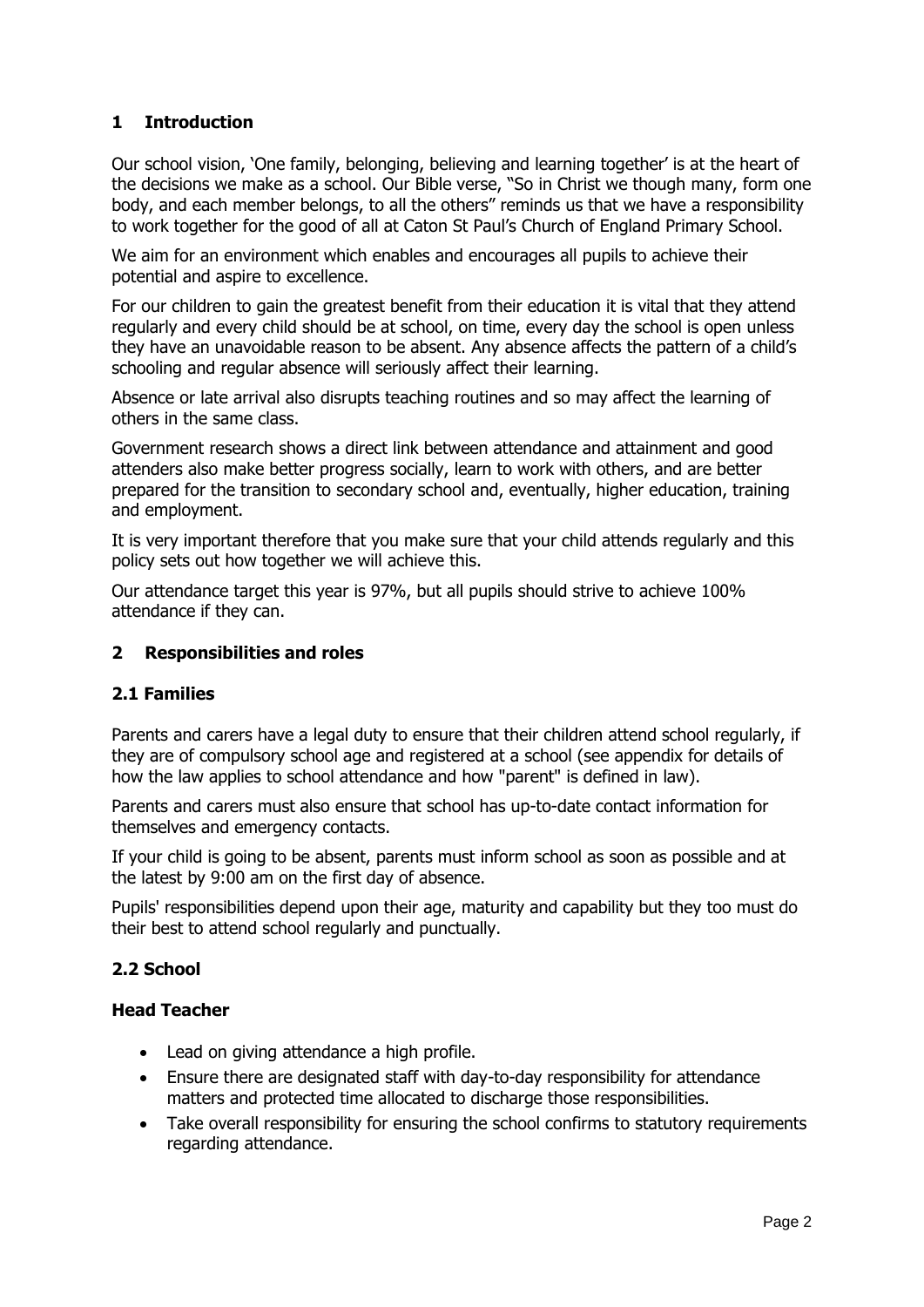- Consider each request for leave against the school's criteria, decide whether some, all, or none of the leave will be authorised and notify parents of this decision.
- Where there is uncertainty regarding an absence, make the decision whether or not to authorise an absence, or to request further evidence to support the decisionmaking process.
- Provide regular reports to the governing body on school attendance, including persistent absence and vulnerable groups.

#### **Attendance lead and other staff with designated responsibilities for attendance**

- First day response: contact parents if a reason for absence has not been provided and record this information accordingly. Contact emergency contacts if parents cannot be reached.
- Update attendance registers.
- Regularly identify and monitor pupil, class and whole school attendance and punctuality levels, particularly that of vulnerable groups.
- Regularly communicate pupil attendance and punctuality levels to parents.
- Work with children and parents to remove barriers to regular and punctual attendance,
- Involve external agencies to support children and parents as appropriate to better understand and address the issues causing attendance concerns.
- Promote regular attendance through the school newsletter, website and displays and ensure the school's attendance policy is readily accessible.
- Use projects and strategies to improve attendance and punctuality for groups, classes or the whole school (eg incentive and reward schemes, certificates, traffic light letters).

#### **All school staff**

- Provide a welcoming atmosphere for children and a safe learning environment.
- Be aware of factors that can contribute to poor attendance and punctuality.
- Adhere to the procedures in place within school to promote good attendance.
- Promote the link between attendance and educational attainment to pupils and parents.
- Complete attendance registers in accordance with the legislation and under the direction of the head teacher.
- Discuss attendance concerns at an early stage with children and parents.
- Raise any concerns about attendance with the attendance lead and/or head teacher.

#### **Governors**

- Ensure compliance with The Education (Pupil Registration) (England) Regulations 2006, as amended.
- Agree an attendance policy and review it annually.
- Agree targets for attendance at Caton St Paul's CofE Primary School.
- Where the school is not meeting its attendance targets, or when the governors believe there is cause for concern, instigate a review of school's attendance procedures.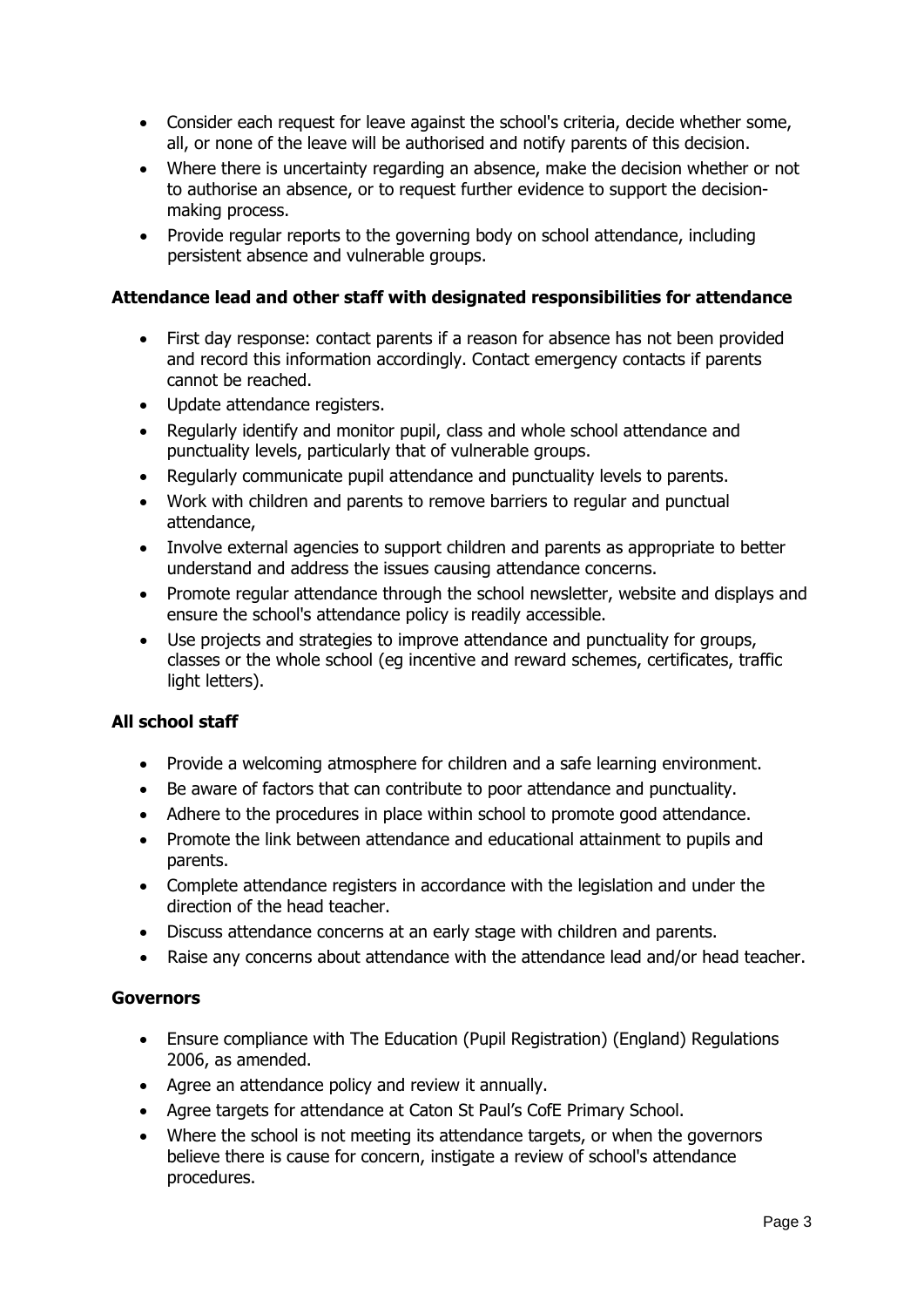- Authorise the head teacher (or other designated person) to make decisions regarding leave of absence requests.
- Work with the head teacher in establishing equitable and consistent criteria against which leave requests will be considered.

Schools are bound by a range of attendance legislation and guidance; please see the appendix for further details.

## <span id="page-4-0"></span>**2.3 Lancashire County Council (the local authority)**

#### **School Attendance Consultants (SACs)**

SACs are schools' first point of contact for attendance advice regarding individual pupils and the whole school.

#### **Pupil Attendance Support Team (PAST)**

Pupil Attendance Support Workers undertake direct work with primary pupils and parents/carers, support attendance projects in school, and can provide supplementary evidence for legal interventions initiated by school.

#### **School Attendance Legal Team (SALT)**

Following requests from schools for legal interventions in the event of failure to attend school regularly, SALT undertakes enforcement processes, including penalty notices, prosecutions, parenting orders, education supervision orders and school attendance orders.

#### **Children Missing Education (CME) Team**

The CME team ensures the local authority fulfils its statutory duty to identify children in their area who are not registered pupils at a school and are not receiving suitable education otherwise than at a school. For further information see section 7, below, regarding notifications schools must submit.

#### <span id="page-4-1"></span>**3 Types of absence**

Every half-day absence from school is classified by the school as either authorised or unauthorised. This is why information about the cause of any absence is always required from parents/carers. As a school, we will always work with parents (and other agencies, as appropriate) to understand the reasons underlying absence.

#### <span id="page-4-2"></span>**3.1 Authorised absences**

Authorised absences are mornings or afternoons away from school for a good reason like illness, medical/dental appointments which unavoidably fall in school time, emergencies or other unavoidable causes.

#### <span id="page-4-3"></span>**3.2 Unauthorised absences**

Unauthorised absences are those which the school does not consider reasonable. If a pupil continues to have unauthorised absences, the school may refer to the Pupil Attendance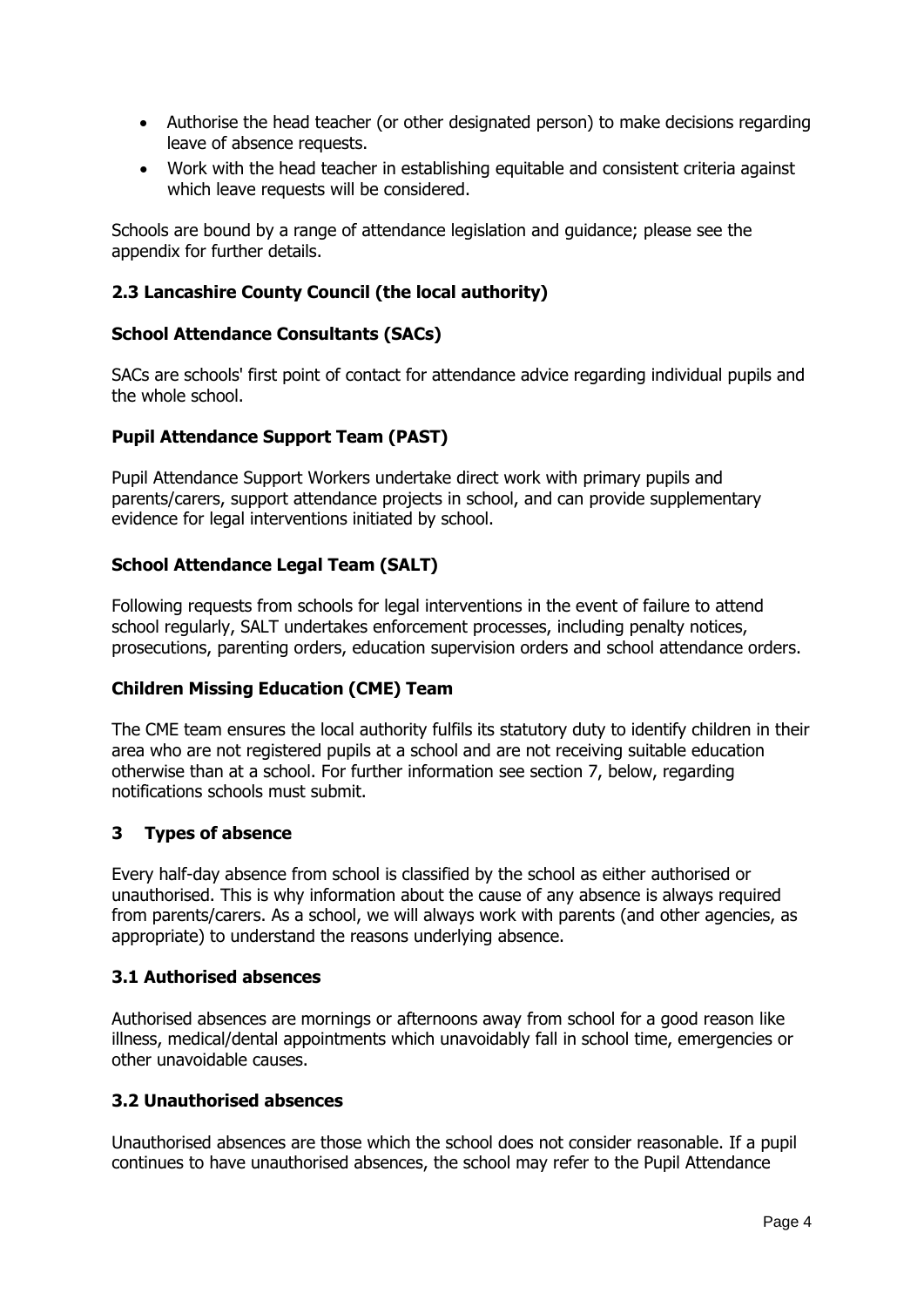Support Team or request legal interventions from the School Attendance Legal Team. Examples of unauthorised absences are:

- Parents/carers keeping children off school unnecessarily.
- Truancy during the school day.
- Absences which are not explained satisfactorily.
- Children who arrive at school after the register has closed.
- Days off for shopping, birthdays or looking after other children.
- Day trips and holidays in term time which have not been agreed by the head teacher.
- Days that exceed the amount of leave agreed by the head teacher.

It is the head teacher's responsibility to decide if an absence is authorised or unauthorised. Hence, if there is any ambiguity relating to an absence, school may request further evidence from parents before an absence is authorised. This may be in the form of a prescription, appointment card or similar. Parents should not ask their doctor (GP) to provide "sick notes" to excuse absence.

Whilst any child may be off school because they are ill, sometimes they can be reluctant to attend school for other reasons. If your child is reluctant to attend school it is better to speak to school as soon as possible to resolve the issue, rather than trying to cover up their absence, or give in to pressure to let them stay at home. As a school, we will always work with parents (and external agencies as appropriate) to understand and address the reasons behind absence.

## <span id="page-5-0"></span>**3.3 Persistent Absence (PA)**

Persistent absence is when a child misses 10% or more of their schooling across the school year for whatever reason, authorised and unauthorised (including illness, exclusion, holiday, etc). Absence at this level will damage any child's educational prospects and we expect parents' fullest support and co-operation to address this.

At Caton St Paul's, we monitor all absence thoroughly, therefore any pupil whose attendance indicates they are likely to reach the PA threshold will be prioritised and parents will be informed of this promptly. Pupils who are persistent absentees are tracked and monitored carefully and the attendance procedures below (section 5) will be followed.

#### <span id="page-5-1"></span>**3.4 Leave during term time**

By law, maintained schools cannot authorise any leave in term time other than in exceptional circumstances. Taking a child out of school in term time will affect their education and progress as much as any other absence. If leave is being requested for a holiday or extended leave abroad, approval should be obtained from the head teacher before making any bookings. All applications for leave must be made in advance using the 'Request for leave of absence' form from the school office and, at the discretion of the school a maximum of 10 days in any academic year may be authorised but only in 'exceptional circumstances'.

**The governing body of this school deems 'exceptional circumstances' to be those that cannot be planned for or foreseen e.g. bereavement, family trauma, etc.** 

Leave of absence in term time **will not** be granted unless: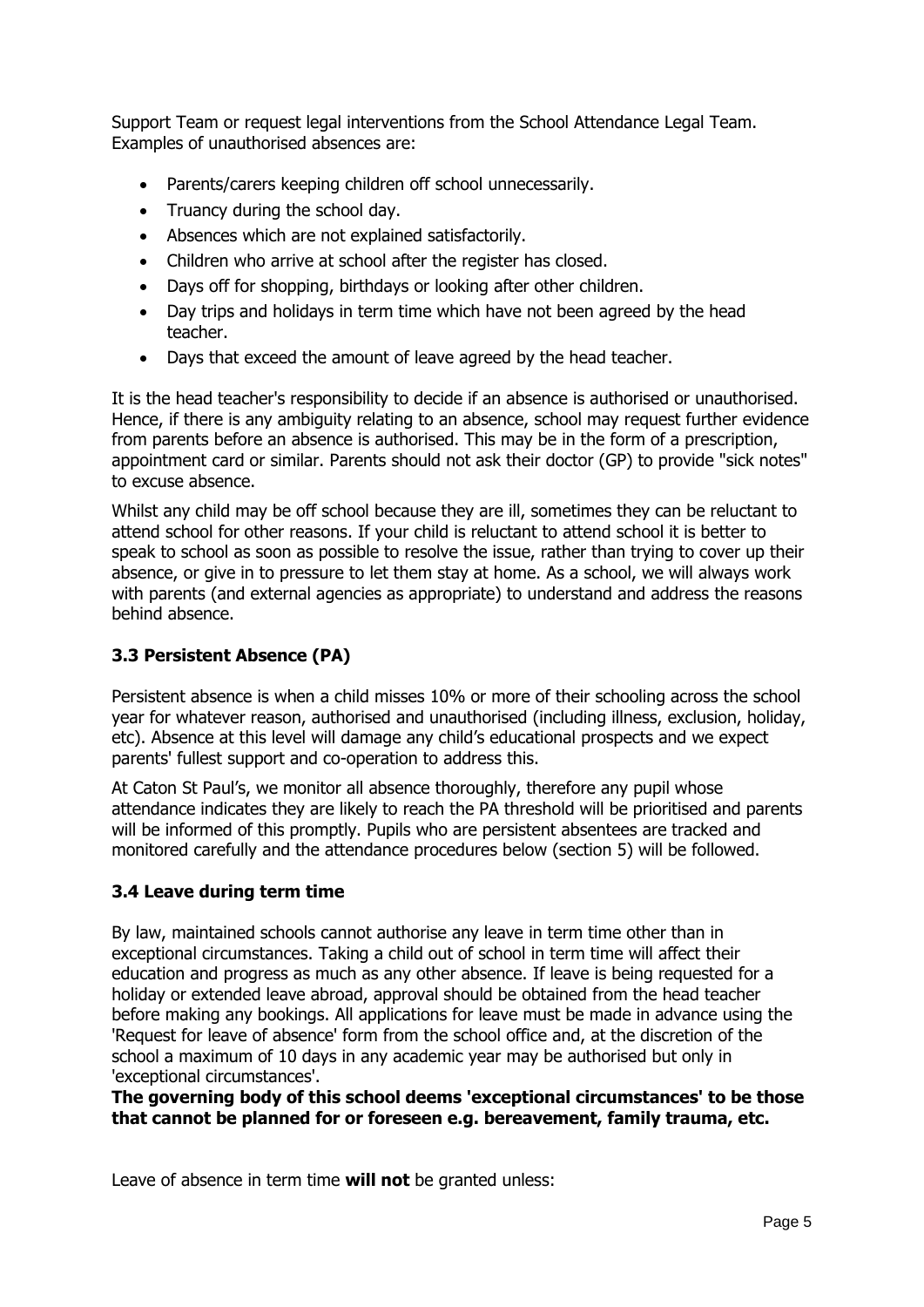- a request for leave has been made in advance by a parent with whom the pupil normally resides (using the form available on the school website or from the school office), and
- the head teacher considers that leave of absence should be granted due to the **exceptional circumstances** relating to the request.

Due to the need to evidence exceptional circumstances, parents are advised to provide school with any relevant information regarding their request at the point of application if they believe the circumstances are exceptional.

In considering the request school will also consider other factors such as:

- The timing of the requested leave, eg when a pupil is just starting at school or during assessment periods, such as SATs.
- A pupil's attendance record already includes unauthorised absence.
- Attendance is already a concern, or could become a concern, as a result of taking leave.
- Other periods of leave which the pupil may have had, either during the current or previous academic year.

Any period of leave taken without the agreement of the school, or in excess of that agreed, will be classed as unauthorised and may attract sanctions such as a Penalty Notice.

In certain circumstances, as outlined in regulation, parents risk losing their child's place on the school roll if leave is taken and the criteria governing removal from roll are met (see appendix).

#### <span id="page-6-0"></span>**3.5 Religious absence**

School will authorise one day of absence per religious festival, eg Eid, and this will be marked as code R in the register. The day authorised will be that set aside by the religious body of which the parent is a member.

Parents must request any additional leave in advance and this can only be authorised if the head teacher agrees that exceptional circumstances apply; this would be marked in the register as code C.

#### <span id="page-6-1"></span>**3.6 Participation in sporting events**

Parents can request leave of absence for their child to take part in regional, national and international sporting events. However, as always, granting leave is at the head teacher's discretion and she/he will need to discuss with you the length and frequency of the absence(s) requested and how learning will continue if absence occurs, eg the sports club or association providing an approved education tutor.

Leave for a sporting activity that has been approved by the school and supervised by someone authorised by the school can be marked in the register as code P.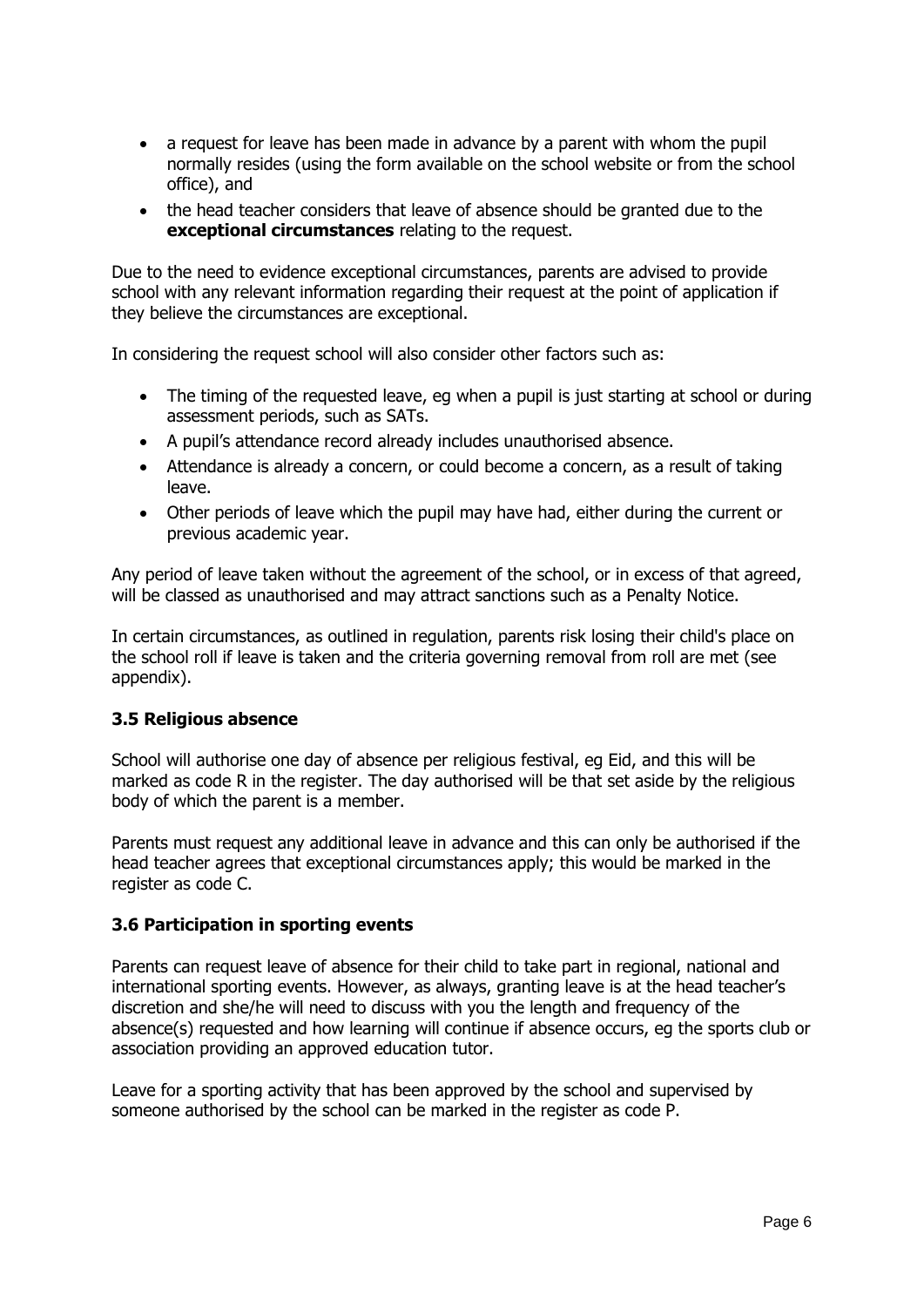Permission for your child to leave early or arrive late in order to attend coaching and training sessions is also at the discretion of the head teacher and is unlikely to be approved if it would occur regularly.

#### <span id="page-7-0"></span>**3.7 Participation in performances (eg theatre, television, modelling)**

Parents of a child performer can request leave from school for their child to take part in a performance. A local authority licence must be obtained before a child can take part in a performance. Before a licence is granted, school will be consulted and head teachers must be satisfied that the leave will not have a negative effect on the child's education.

Where the licence specifies the dates that the child is to be away from school, the head teacher should authorise those days. However, where the licence does not specify dates, it is at the discretion of the head teacher to authorise the leave request.

Any absence authorised for the child to take part in a performance will be recorded as code  $C_{\cdot}$ 

Parents wishing to apply for a performance licence should go the Lancashire County Council [Child performance licences webpage.](https://www.lancashire.gov.uk/children-education-families/keeping-children-safe/children-in-employment-and-entertainment/child-performance-licences/)

#### <span id="page-7-1"></span>**4 Registration**

#### <span id="page-7-2"></span>**4.1 Attendance registration**

Morning registration is between 8.45am and 9.00am. Afternoon registration is between 1.00pm and 1.05pm.

After the attendance register has been taken it remains open until 9.30am in the morning and 1.15pm in the afternoon.

#### <span id="page-7-3"></span>**4.2 Late arrival**

Pupils who arrive after 9.00am (or 1.05pm) must go straight to the school office at the main entrance to sign in and give a reason for their lateness.

Pupils who arrive after the register has been taken (9.00am or 1.05pm) but before it is closed (9.30am or 1.15pm), will be marked as code L. This is classed as late but present for the session (ie the morning or afternoon).

Pupils who arrive after the register has closed and without a valid reason for being late (such as attending a dental or medical appointment) will be marked as code U, which is classed as an unauthorised absence but indicates that the pupil was physically present in school for part of the session.

#### <span id="page-7-4"></span>**4.3 Punctuality**

Poor punctuality is not acceptable. If your child misses the start of the day, they can miss work and do not spend time with their class teacher getting important news and information for the day. Pupils arriving late also disrupt lessons, which can be embarrassing for the child and can in turn, encourage absence. Being 10 minutes late every day throughout the academic year is the same as missing two weeks of school.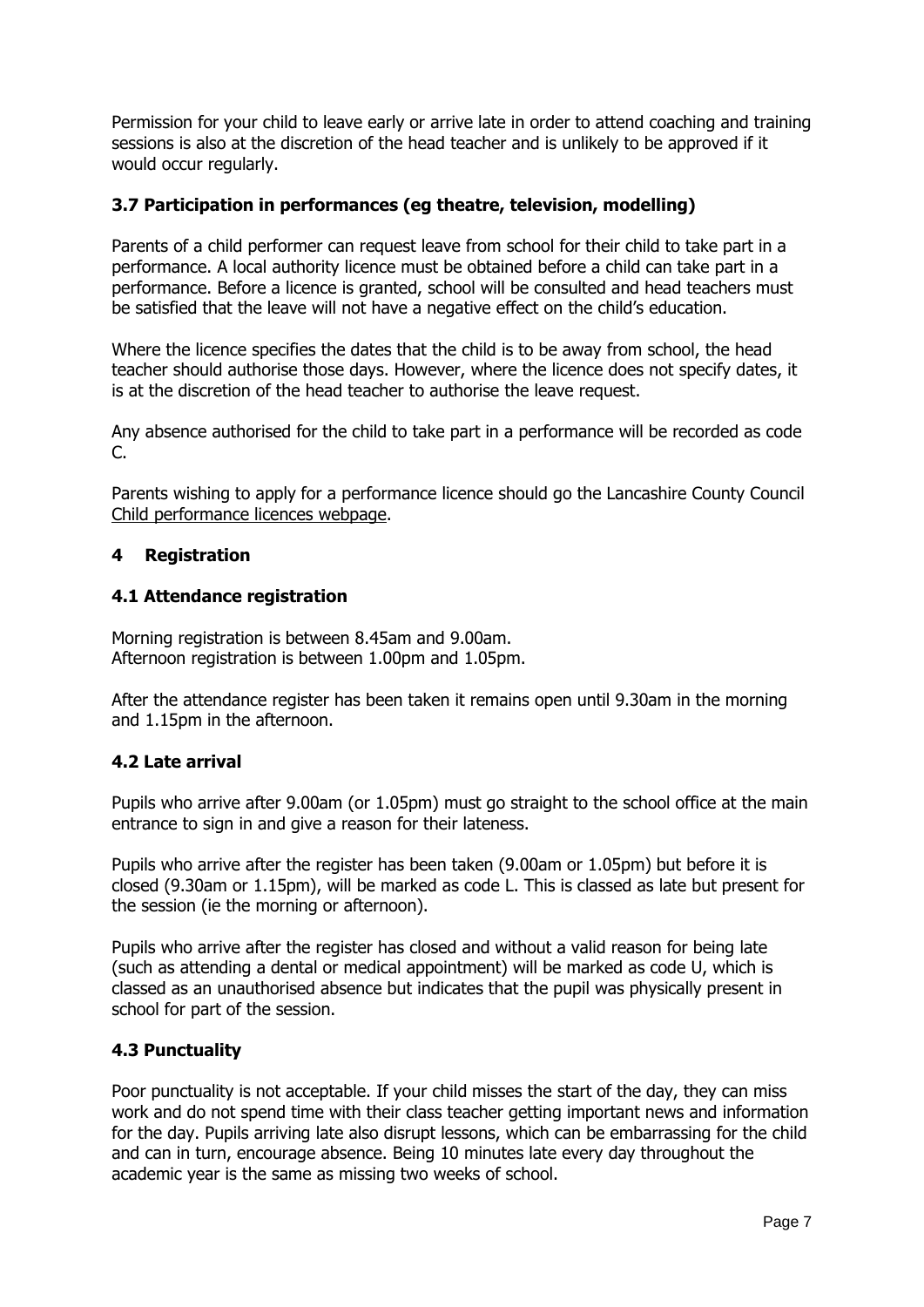If your child is often late you will be asked to meet with the head teacher and/or a member of the pastoral support team to discuss ways to improve punctuality, but you can approach us at any time if you are having problems getting your child to school on time.

Persistent lateness after the register has closed may result in further action, as outlined below, under section 5.

#### <span id="page-8-0"></span>**5 School attendance procedures**

#### <span id="page-8-1"></span>**5.1 First day of absence**

If your child is absent and we have not heard from you, we will telephone you on the first day of absence to find out what the reason is and when your child is expected to return. If we are unable to contact you, we will approach your emergency contacts and, if necessary, make a home visit. Please note that such home visits may be unannounced.

#### <span id="page-8-2"></span>**5.2 Attendance concerns**

Parents are expected to contact school at an early stage and to work with us in resolving any attendance problems together; this is nearly always successful. However, if concerns persist, school will use the following procedures and interventions, as required, to support parents in improving their child's attendance and/or punctuality.

- Telephone calls and/or letters to make parents aware of school's concern about their child's attendance.
- Invitation to meetings to discuss concerns with our attendance lead and/or head teacher.
- Use parenting contracts to identify barriers to regular attendance, ways to overcome these and agree targets for improvement.
- Use incentive and reward schemes for individual pupils, if appropriate.
- Use of the Early Help Assessment (EHA) process and/or referral to other agencies and services.
- Request support from the local authority Pupil Attendance Support Team.

At any stage, we may seek advice from our School Attendance Consultant.

#### <span id="page-8-3"></span>**5.3 Pupils with medical needs who have difficulty attending school**

Government guidance on supporting pupils at school with medical conditions (see appendix) emphasises the role of governing bodies in ensuring that pupils with medical conditions are able to fully access education in the same way as other pupils. A key element of this responsibility is reducing the amount of time missed by these pupils, whether their condition is short or long term.

School will work with parents and other relevant professionals to minimise absence for reasons of ill health. This may be in the form of specific support or resources used within school or by sourcing appropriate provision at another establishment. When education is to be provided at an alternative location, this should always be done via the use of a direction (please see section 6, below).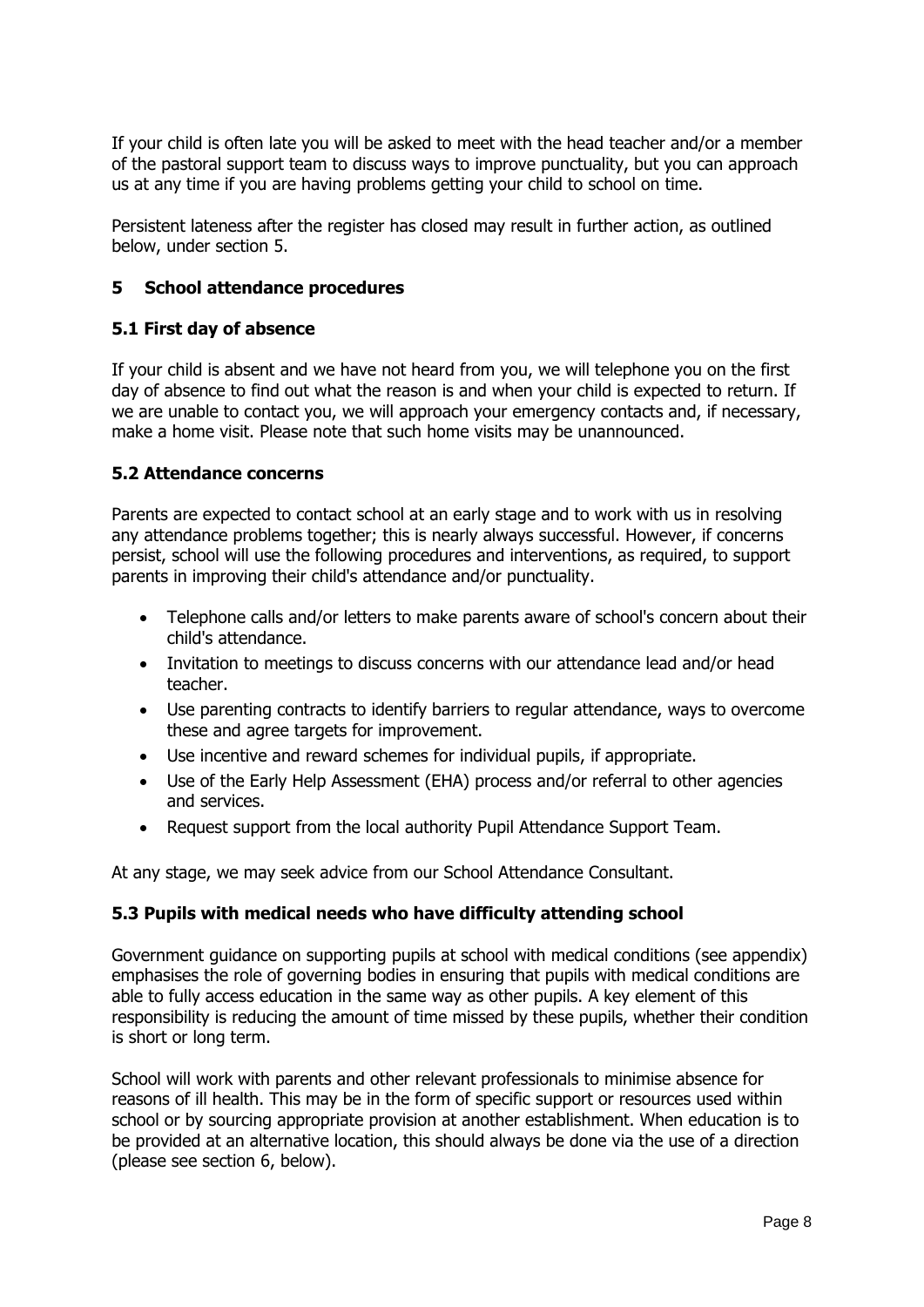When a pupil has been absent from school for an extended period, the head teacher, the class teacher and other support services will work with the family to ensure that a smooth reintegration is achieved.

## <span id="page-9-0"></span>**5.4 Pupils refusing to attend school**

At Caton St Paul's, we believe that every child has a right to a full-time education, and we would not accept "school refusal" as a reason for non-attendance. In such cases, we will work with parents to identify the reasons why a child may be reluctant to attend school. We may request support from the Pupil Attendance Support Team and, with consent, make referrals to external partners such as the Children and Family Wellbeing Service, Primary Mental Health Workers, etc, as appropriate to try to ensure the correct support is secured for the child and their family.

#### <span id="page-9-1"></span>**6 Alternative provision and use of directions**

There is a range of circumstances when pupils might be required to access educational provision at a venue other than their main school. The main reasons are:

- Pupils who have been excluded, either for a fixed period of more than 5 days or permanently.
- Pupils unable to access provision at their main school for medical reasons.
- Pupils required to attend another venue for the purpose of improving behaviour, either on a temporary basis or with a view to making a permanent move to the alternative provision (via a managed move).

When a pupil is required to attend alternative provision for the purposes of improving behaviour, the governors of the main school must issue a written direction or notice informing all parents of the alternative provision which their child is required to attend. Where a pupil is required to attend alternative provision for other reasons, the issuing of a written direction is considered best practice.

## <span id="page-9-2"></span>**7 Notifications school must submit to the local authority**

#### <span id="page-9-3"></span>**7.1 Admissions**

All schools must notify the local authority within five days of adding a pupil's name to the admission register and must provide the local authority with all the information held within the admission register about the pupil. This duty does not apply to pupils who are added to the admission register at the start of the school's youngest year unless the local authority also requests for such information to be provided (Lancashire currently does not).

#### <span id="page-9-4"></span>**7.2 Leavers**

All schools must notify the local authority when a pupil's name is to be deleted from the admission register under any of the grounds prescribed in regulation 8 of the Education (Pupil Registration) (England) Regulations 2006, as soon as the ground for removal is met and no later than the time at which the pupil's name is removed from the register. This duty does not apply where the pupil's name is removed after they have completed the school's final year, unless the local authority requests for such information to be provided (Lancashire currently does not).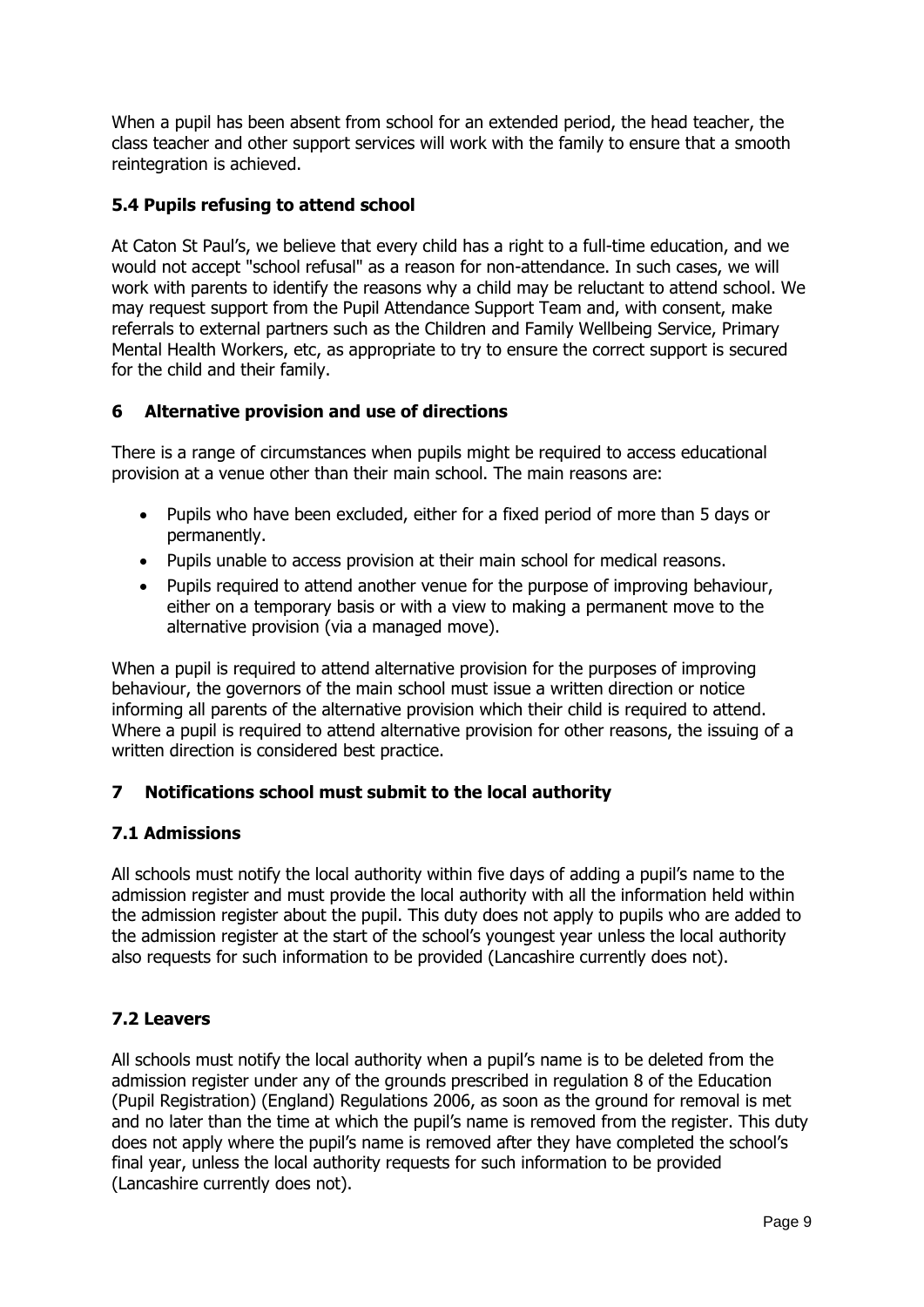Where a school notifies a local authority that a pupil's name is to be deleted from the admission register, the school must provide the local authority with the required information as laid out in regulation.

In addition to submitting a notification about removal from roll, some circumstances also require school to make referral to other local authority teams such as the Elective Home Education team or the Children Missing Education team. Schools may also contact their School Attendance Consultant for advice on removing children from roll.

#### <span id="page-10-0"></span>**7.3 Pupils who fail to attend**

All schools (including academies) must inform the local authority of any pupil who fails to attend school regularly or has been absent without the school's permission for a continuous period of 10 days or more. In Lancashire primary schools, this can be done via a variety of means and school can contact their School Attendance Consultant for further advice.

#### <span id="page-10-1"></span>**7.4 Children missing education (CME)**

Local authorities have a duty to put in place arrangements for identifying (as far as possible) those children of compulsory school age in their area who are not school registered or receiving suitable education otherwise than at a school. Local authorities should trace those children and ensure they receive a full-time education.

If a pupil has stopped attending and her or his location is unknown, schools must make reasonable enquiries to establish the whereabouts of the child jointly with the local authority, before deleting the pupil's name from the register. In such cases, school should undertake a home visit themselves, or request a home visit from the Pupil Attendance Support Team, prior to a referral being made to the local authority Children Missing Education team.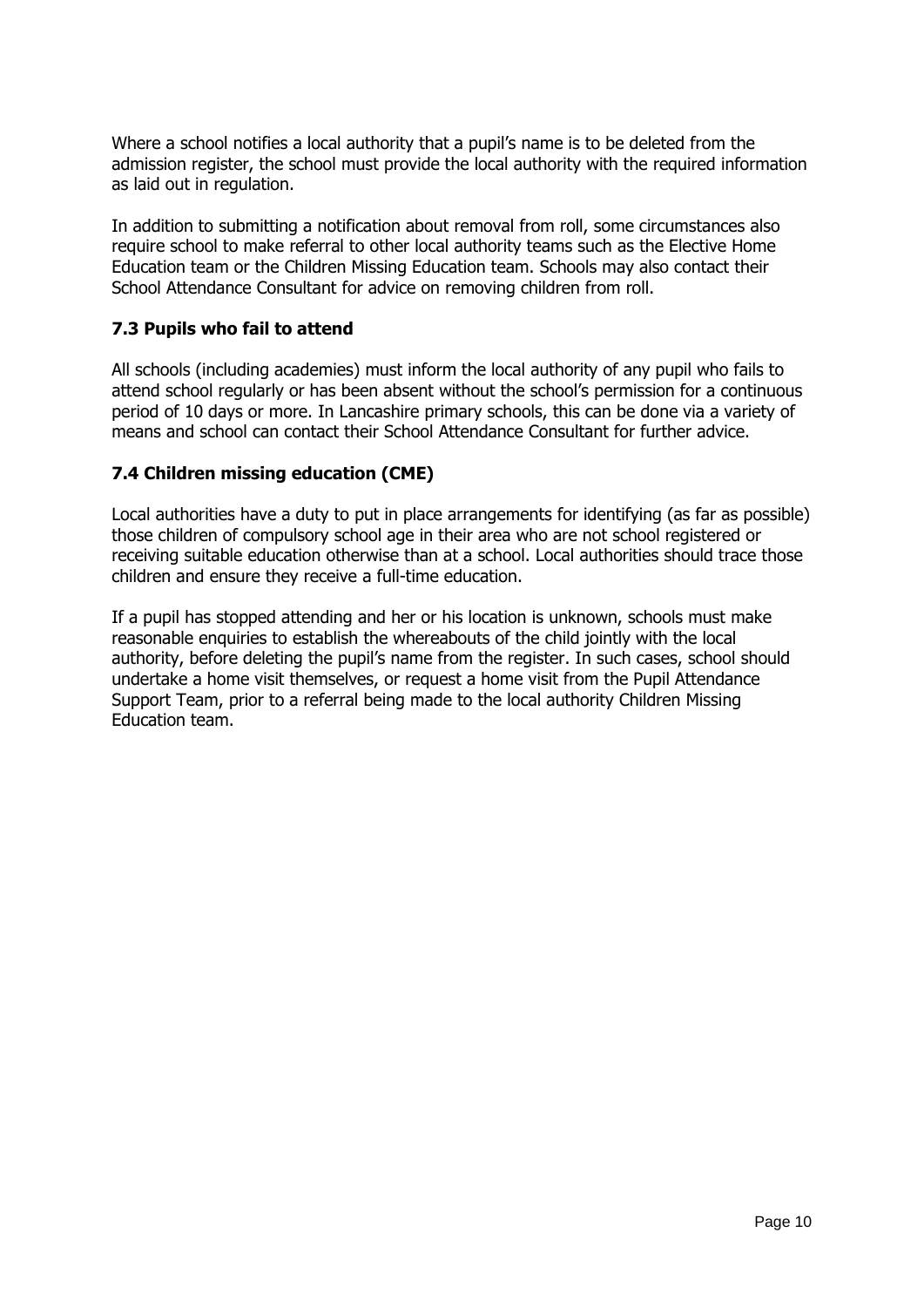#### <span id="page-11-0"></span>**Appendix: School attendance and the law**

There are many pieces of legislation and government regulations and guidance that are relevant to school attendance and to children and their parents and carers. The list below relates to this policy but is not exhaustive.

#### <span id="page-11-1"></span>**Parents and carers**

#### **Government expectations**

The Department for Education's School attendance quidance states that the government expects:

- Parents to perform their legal duty by ensuring their children of compulsory school age who are registered at school attend regularly.
- All pupils to be punctual to their lessons.

#### **Duty to ensure children receive education**

[Section 7 of the Education Act 1996](https://www.legislation.gov.uk/ukpga/1996/56/section/7) covers the duty of parents to secure the education of children in their care who are of compulsory school age and states:

The parent of every child of compulsory school age shall cause him to receive efficient full-time education suitable—

- (a) to his age, ability and aptitude, and
- (b) to any special educational needs he may have, either by regular attendance at school or otherwise.

#### **Offence if a child does not attend regularly**

Under [Section 444 of the Education Act 1996,](http://www.legislation.gov.uk/ukpga/1996/56/section/444) if a child of compulsory school age who is a registered pupil at a school fails to attend regularly, their parent is guilty of an offence.

The offence is absolute as the only defences available to the parent are those statutory defences listed within that section of the Act, ie:

- the child was absent with leave granted by the school;
- the child was prevented from attending by reason of sickness or any unavoidable cause;
- absence was on a day exclusively set apart for religious observance by the religious body to which their parent belongs;
- that the school is not within statutory walking distance and that the local education authority has made no suitable transport arrangements or enabled the pupil to become registered at an alternative nearer school.

#### **Compulsory school age**

[Section 8 of the Education Act 1996](https://www.legislation.gov.uk/ukpga/1996/56/section/8) establishes that a child becomes of compulsory school age on the start date of the term following her/his fifth birthday, or that day if her/his fifth birthday falls on the day term starts.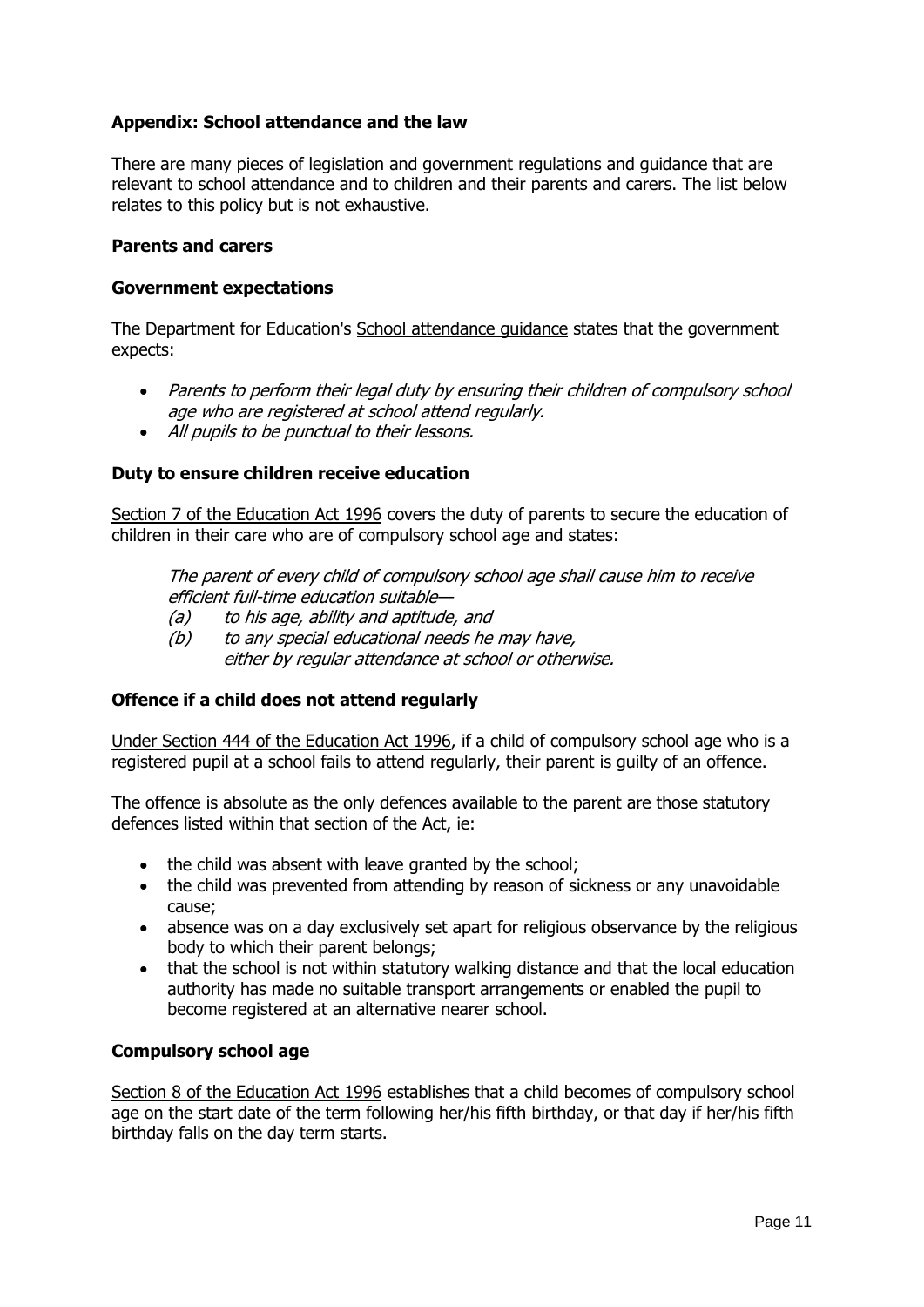A child ceases to be of compulsory school age on the last Friday in June in the academic year in which he/she reaches the age of 16 or if he/she reaches 16 after the last Friday in June but before the start of the new school year.

#### **Legal definition of "parent" in relation to attendance**

The law requires that all "parents" are held responsible for their child's attendance. This definition can include any person who has care of the child. [Section 576 of the Education Act](https://www.legislation.gov.uk/ukpga/1996/56/section/576)  [1996](https://www.legislation.gov.uk/ukpga/1996/56/section/576) states:

Meaning of "parent". (1) In this Act, unless the context otherwise requires, "parent", in relation to a child or young person, includes any person— (a) who is not a parent of his but who has parental responsibility for him, or (b) who has care of him.

Thus, the definition of "parent" means all natural parents, whether they are married or not, and includes any person who, although not a natural parent, has parental responsibility and/or care for a child or young person.

#### <span id="page-12-0"></span>**Schools**

#### **Attendance and absence registration codes**

[School attendance: Guidance for maintained schools, academies, independent schools and](https://www.gov.uk/government/publications/school-attendance)  [local authorities,](https://www.gov.uk/government/publications/school-attendance) DfE, regularly updated

This guidance also states that the government expects schools and local authorities to:

- Promote good attendance and reduce absence, including persistent absence;
- Ensure every pupil has access to full-time education to which they are entitled; and,
- act early to address patterns of absence.

#### **Data protection**

Schools must ensure that personal data is handled in accordance with the [Data Protection](https://www.gov.uk/data-protection)  [Act 2018.](https://www.gov.uk/data-protection) See Caton St Paul's Privacy Notice for information about how personal data will be used.

#### **Duty for schools to include attendance information in reports for parents**

[The Education \(Pupil Information\) \(England\) Regulations 2005](https://www.legislation.gov.uk/uksi/2005/1437/made)

#### **Duty for schools to notify the local authority when pupils join or leave school**

[Regulation 12 of The Education \(Pupil Registration\) \(England\) Regulations 2006](https://www.legislation.gov.uk/uksi/2006/1751/regulation/12)

#### **Duty for maintained schools to publish attendance data**

[What maintained schools must publish online,](https://www.gov.uk/guidance/what-maintained-schools-must-publish-online) DfE guidance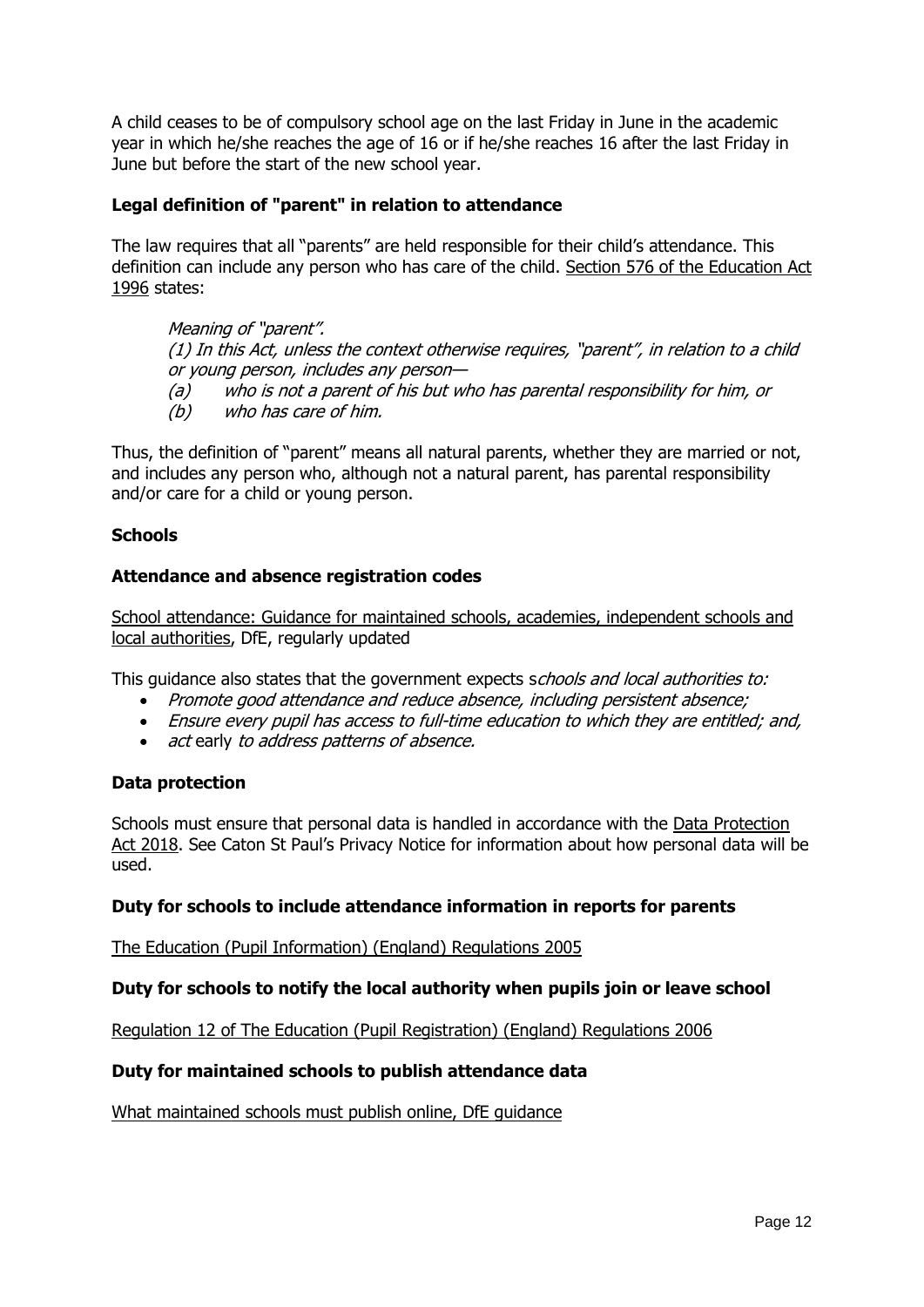## **Duty for schools to report attendance concerns about individual pupils to the local authority**

[Regulation 12 of The Education \(Pupil Registration\) \(England\) Regulations 2006](https://www.legislation.gov.uk/uksi/2006/1751/regulation/12)

#### **Duty for schools to report attendance data to Government**

[Section 537A of the Education Act 1996](https://www.legislation.gov.uk/ukpga/1996/56/section/537A) and

[Complete the school census,](https://www.gov.uk/guidance/complete-the-school-census) DfE guidance for schools and local authorities on what data government requires

#### **Duty for schools to safeguard and promote welfare of children**

[Keeping children safe in education: Statutory guidance for schools and](https://www.gov.uk/government/publications/keeping-children-safe-in-education--2) [colleges,](https://www.gov.uk/government/publications/keeping-children-safe-in-education--2) DfE, regularly updated

#### **Leave in term time \***

[September 2013 amendment to The Education \(Pupil Registration\) \(England\) Regulations](https://www.legislation.gov.uk/uksi/2006/1751/contents)  [2006](https://www.legislation.gov.uk/uksi/2006/1751/contents)

\* This regulation does not apply to academies, though many adopt this as good practice.

#### **Legal interventions**

Parents/carers commit an offence if a child who is on a school roll fails to attend regularly and those absences are recorded by the school as unauthorised.

Legal interventions are available under the following Acts, Guidance and Regulations:

- [Section 444 of the Education Act 1996](http://www.legislation.gov.uk/ukpga/1996/56/section/444)
- [Section 36 of the Children Act 1989](http://www.legislation.gov.uk/ukpga/1989/41/section/36)
- [Section 23 of the Anti-Social Behaviour Act 2003](http://www.legislation.gov.uk/ukpga/2003/38/section/23)
- [The Education \(Penalty Notices\) \(England\) Regulations 2007](http://www.legislation.gov.uk/uksi/2007/1867/contents/made)
- [The Education \(Penalty Notices\) \(England\) \(Amendment\) Regulations 2013](http://www.legislation.gov.uk/uksi/2013/757/contents/made)
- [School attendance parental responsibility measures 2015](https://www.gov.uk/government/publications/parental-responsibility-measures-for-behaviour-and-attendance)

#### **Pupils with health needs who cannot attend school**

[Supporting pupils at school with medical conditions: Statutory guidance,](https://www.gov.uk/government/publications/supporting-pupils-at-school-with-medical-conditions--3) DfE, 2015

#### **Regulations regarding participation in performances**

[The Children \(Performances and Activities\) \(England\) Regulations 2014](https://www.legislation.gov.uk/uksi/2014/3309/contents/made)

#### **Regulations regarding removal from roll**

[Regulation 8 of The Education \(Pupil Registration\) \(England\) Regulations 2006](https://www.legislation.gov.uk/uksi/2006/1751/regulation/8)

#### **Regulations regarding the school day and number of sessions.**